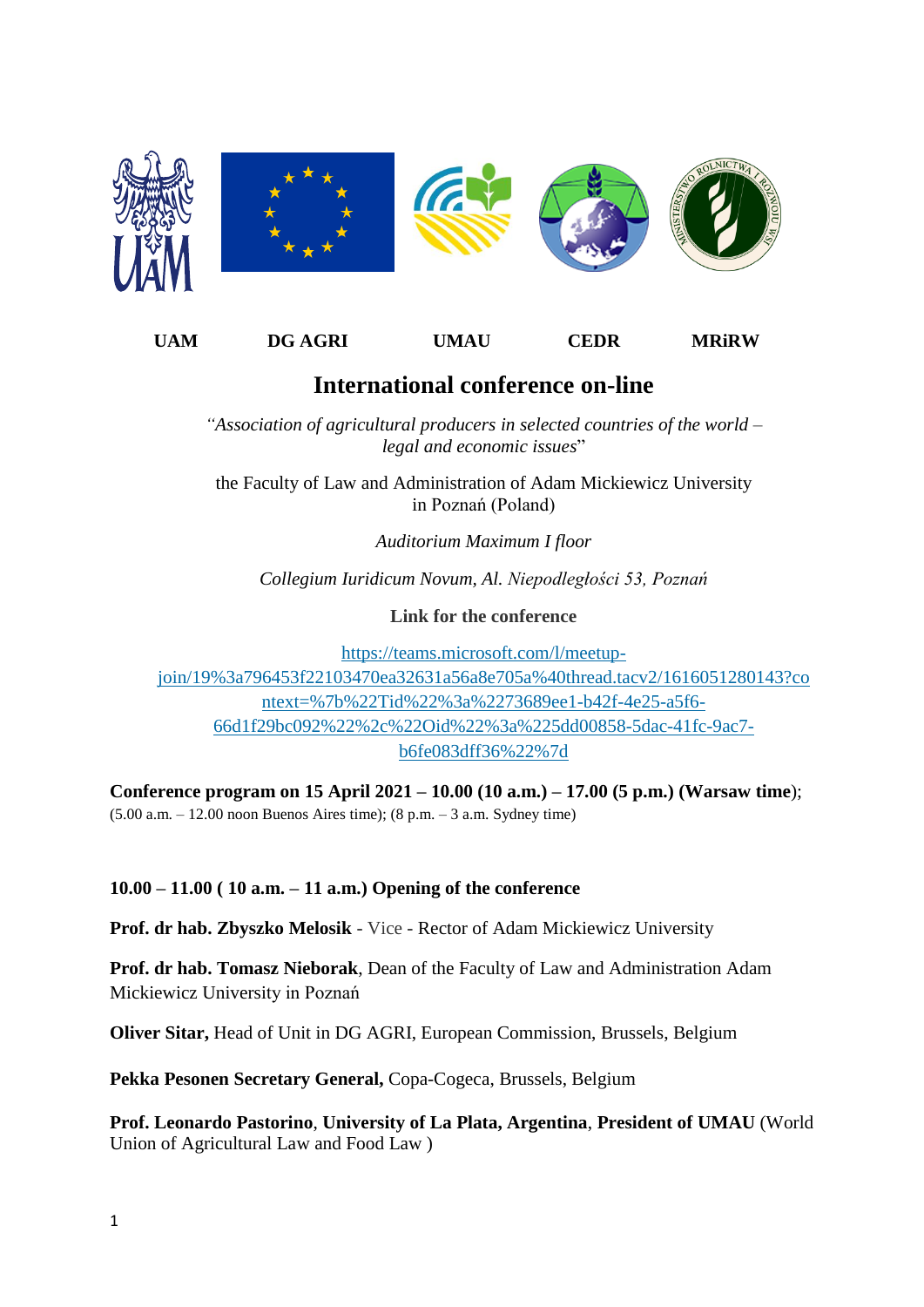## **Geoff Whittaker – President of CEDR**, European Council for Rural Law

**Waldemar Guba**, Director of the Department of Processing and Agricultural Markets Polish Ministry of Agriculture and Rural Development

**Prof. dr hab. Roman Budzinowski**, Chief of the Department of Agricultural, Food and Environmental Law, Adam Mickiewicz University in Poznań, President of the Polish Association of Agrarian Lawyers

## **First Session 11.00 – 13.00 (11a.m – 1.p.m) Moderator: Geoff Whittaker – President of CEDR, European Council for Rural Law**

**Prof. UAM dr hab. Aneta Suchoń, Adam Mickiewicz University, Poland***, Association of agricultural producers in the world - introductory remarks*

**Oliver Sitar, Head of Unit in DG AGRI, European Commission, Brussels, Belgium** *Agricultural producer organisations – the view from Brussels*

**Waldemar Guba**, **Director of the Department of Processing and Agricultural Markets Polish Ministry of Agriculture and Rural Development**, *Current issues in policy towards associations of agricultural producers in Poland*

**Prof. Irene Canfora***,* **University of Bari, Italy***, The Italian legislation on producer organizations in agriculture, working towards the evolution of the European framework* 

**Prof. Catherine Del Cont, Allison Macé, University of Nantes, France** *Les organisations de producteurs en France : état des lieux et réflexions*

**Prof. José Martinez, University of Göttingen, Germany,** *Das Recht der Kooperation der landwirtschaftlichen Erzeuger in Deutschland* 

**Dr. Christian Busse, University of Bonn, Germany** *Quo vadis Agrarorganisationenrecht? – Eine kurze Betrachtung in sechs Kapiteln*

**Ann Apps***,* **University of Newcastle, Newcastle Law School, Australia**, *Dairy cooperative in Australia*,

**Second Session 13.15-14.45 (1.15 p.m. – 2.45 p.m.) Moderator: Prof UŁ dr hab. Monika Krół, University of Łódz, Poland** 

**Prof. Alfredo Gustavo Diloreto, Univ. Nac. de La Plata, Univ. Católica de La Plata, Argentina,** *Formas asociativas para la actividad agrarian en la Republica Argentin*

**Prof. Trinidad Vázquez Ruano, University of Jaén, Spain***, La cooperative y la integracion asociativa como elementos del cambio en la produccion agroalimentaria Espanola*

**Prof. Esther Muñiz, University of Valladolid, Spain,** *The particulary regulation in Spain on producer organization and sharing economy*